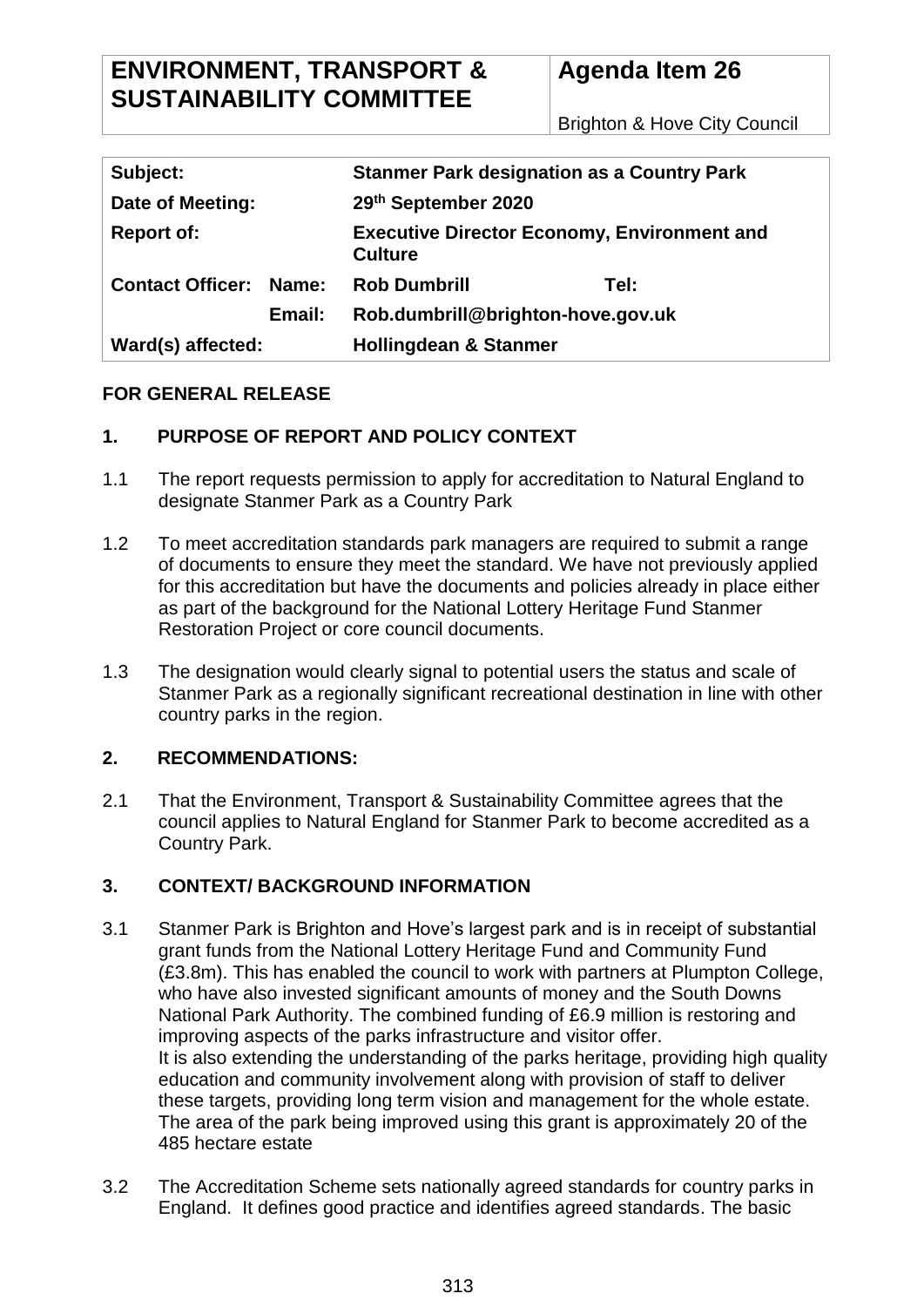criteria are included in Appendix 1, Draft application, with our view as to whether we meet them. It is a baseline quality standard that helps guide country parks to be the best they can be for current and future users. Accreditation is reviewed every three years.

- 3.3 Accreditation gives confidence to the public and potential funders that Stanmer as a country park is managed for the benefit of city residents, visitors and the flora and fauna that use it or live there and manage public funds appropriately
- 3.4 The Country Park scheme enables sites to appear on the .gov website. [https://www.gov.uk/government/publications/accredited-country-parks-in](https://www.gov.uk/government/publications/accredited-country-parks-in-england/accredited-country-parks-in-england)[england/accredited-country-parks-in-england](https://www.gov.uk/government/publications/accredited-country-parks-in-england/accredited-country-parks-in-england) as a trusted site this would give further weight to the park as a worthwhile venue to visit. This will also appear on South East Tourism site and as a marker on Ordnance Survey maps which have shown a huge surge in searches for greenspace and country parks during the Covid situation.
- 3.5 The improvements already being carried out to the park along with the designation will encourage more visitors from a wider area with a higher dwell time. This may encourage more overnight stays within the city which are one of the key targets of the Brighton & Hove Visitor Economy Strategy 2018-2023 to increase the value of tourism to the city.
- 3.6 The future for ongoing improvement and the maintenance of the investment made to date is largely dependent on securing revenue funding linked to the previous in principle decision to charge for parking and to ring fence that income for Stanmer Park. Raising the profile of Stanmer with this designation should make the site more appealing to visitors from further afield. Whilst the aim is to increase visits though public transport there will always be a proportion of visits made by car and these will contribute directly to the income generated. More visitors will also benefit the existing businesses in the park by creating higher footfall and spend. Successful businesses at Stanmer will contribute to council income generation, enhance the visitor experience and Council profile.

## **4. ANALYSIS & CONSIDERATION OF ANY ALTERNATIVE OPTIONS**

4.1 The alternative is to not apply for accreditation. Whilst this would not have any direct detrimental effects it is believed that designation will significantly enhance the status of Stanmer as a destination for a much wider catchment than at present increasing its profile which will assist both with revenue income generation and when further grant bids are submitted in the future.

## **5. COMMUNITY ENGAGEMENT & CONSULTATION**

The community linked to Stanmer is very broad so a sample of various stakeholder types have been consulted about the proposal including our main partners and funders in the restoration project, Stanmer business and residents. Responses are included in **Appendix 2 Consultation Responses**

The idea of applying accreditation has been well received by stakeholders who have responded to date.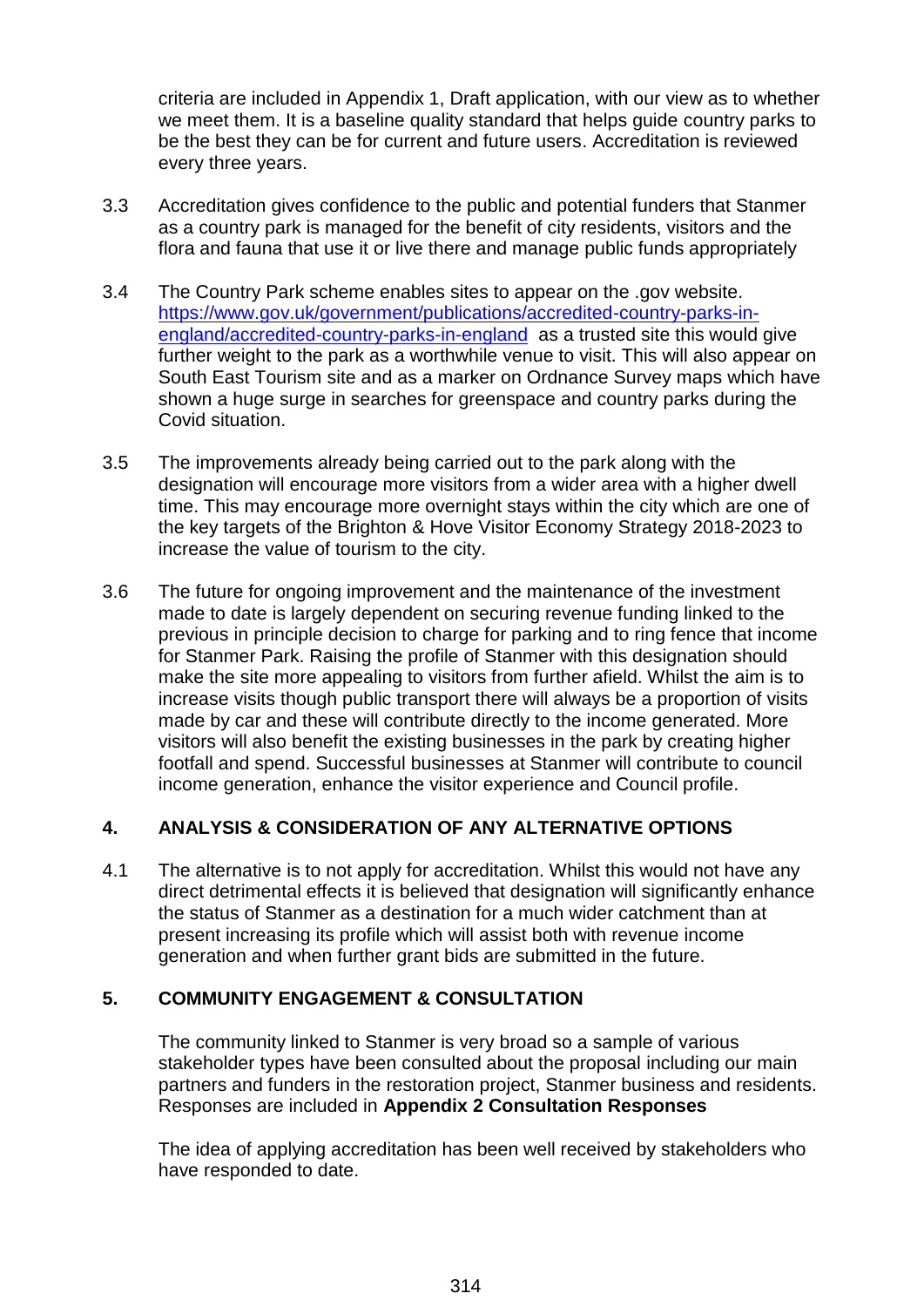## **6. CONCLUSION**

- 6.1 If the accreditation is accepted Stanmer Park profile will be raised as a regional attraction for heritage visits and leisure days out
- 6.2 More people will be encouraged to visit and we can then show them how significant the heritage of the estate is
- 6.3 The estate will be more financially stable and businesses will have greater confidence to continue to invest in the estate to benefit from the higher visitor numbers
- 6.4 Continued partnership working and the country park status should reassure potential external funders that we as an organisation are committed to Stanmer for long term improvement and regeneration with a stable management platform.
- 6.5 There is broad support for the registration from funders, partners, business and resident led groups in Stanmer.

# **7. FINANCIAL & OTHER IMPLICATIONS:**

#### Financial Implications:

7.1 Any costs associated with obtaining accreditation for Stanmer Park as a country park will be contained within existing City Parks budgets. As set out in the body of the report, obtaining this accreditation will potentially raise the profile of the park and contribute to the park's financial viability. Any additional significant financial implications arising from obtaining (and maintaining) accreditation will be reported in future committee reports.

*Finance Officer Consulted: Jess Laing Date: 27/08/2020* 

#### Legal Implications:

Designation as a country park does not follow a statutory procedure and is by application to Natural England as set out in the report. The relevant Guidance states that accreditation is for three years but can be renewed. Accredited status can be withdrawn by Natural England should the country park no longer meet the required criteria.

*Lawyer Consulted: Hilary Woodward Date: 25/8/20*

#### Equalities Implications:

7.2 The application will further reinforce the upgrading facilities and services to meet the needs of our visitors that has been part of the restoration project. The draft application for registration shows we are meeting and increasing provision and depth of reach to the community at large

## Sustainability Implications:

The restoration project required planning approval from the South Downs National Park. The planning application included a sustainable travel plan which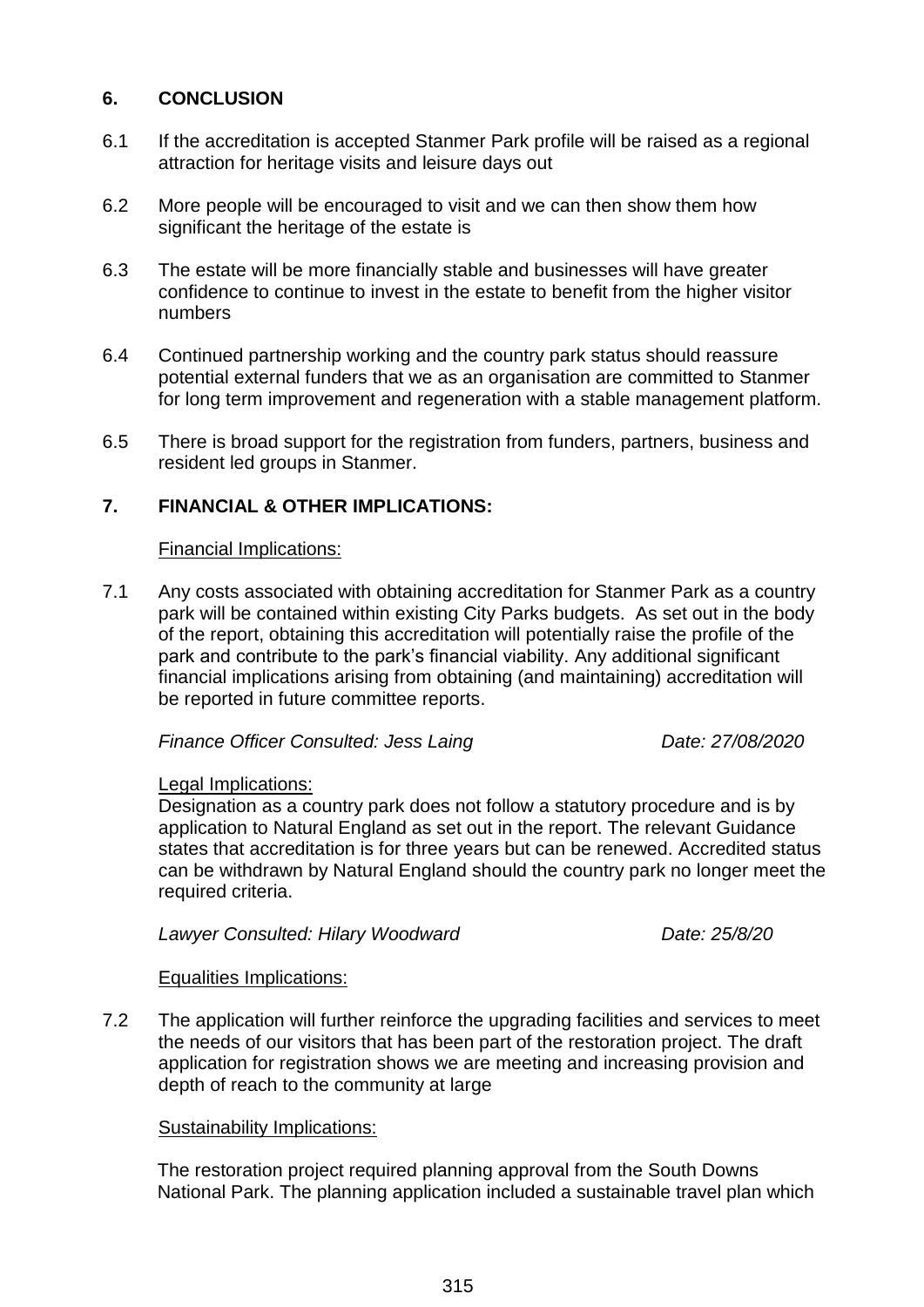is being reviewed with new targets to be added as part of the discharge of conditions. These will include targets to increase the use of sustainable modes of transport by both visitors and workforce based there.

#### Brexit Implications:

7.3 Not applicable

#### Public Health Implications:

7.4 The National Lotteries space to thrive report outlines the benefits of high quality parks and open spaces, such as Stanmer Park, promoting the wider use and supporting further improvement to the park will assist the delivery of these benefits. The recent surge in the use of our parks and open spaces during the height of the lockdown further reinforces these benefits identified prior to the crisis.

Enhances physical health, mental wellbeing and life satisfaction, reduce obesity, diabetes and heart disease, support mental wellbeing and stress relief.

Create important opportunities for social integration and engagement with local residents, including children, valuing the chance to be involved in improving their green spaces (for example, through volunteering).

Parks and green spaces enable people to connect with nature, which includes experiencing the natural world through the physical senses, learning about it, and engaging mindfully with nature by paying attention. This is associated with a sense of gratitude and self worth and can help people recover from stress and mental illness. It also helps to build a sense of place and community and foster feelings of belonging.

Parks and green spaces can have economic benefits including creating employment, hosting economic activities based around healthy activity such as guided walks and exercise sessions encouraging inward investment.

## **SUPPORTING DOCUMENTATION**

#### **Appendices:**

- 1. Appendix 1 Stanmer Park Natural England guidance for accreditation draft application
- 2. Appendix 2 Consultation evidence and supporting statements from stakeholders

#### **Background Documents:**

None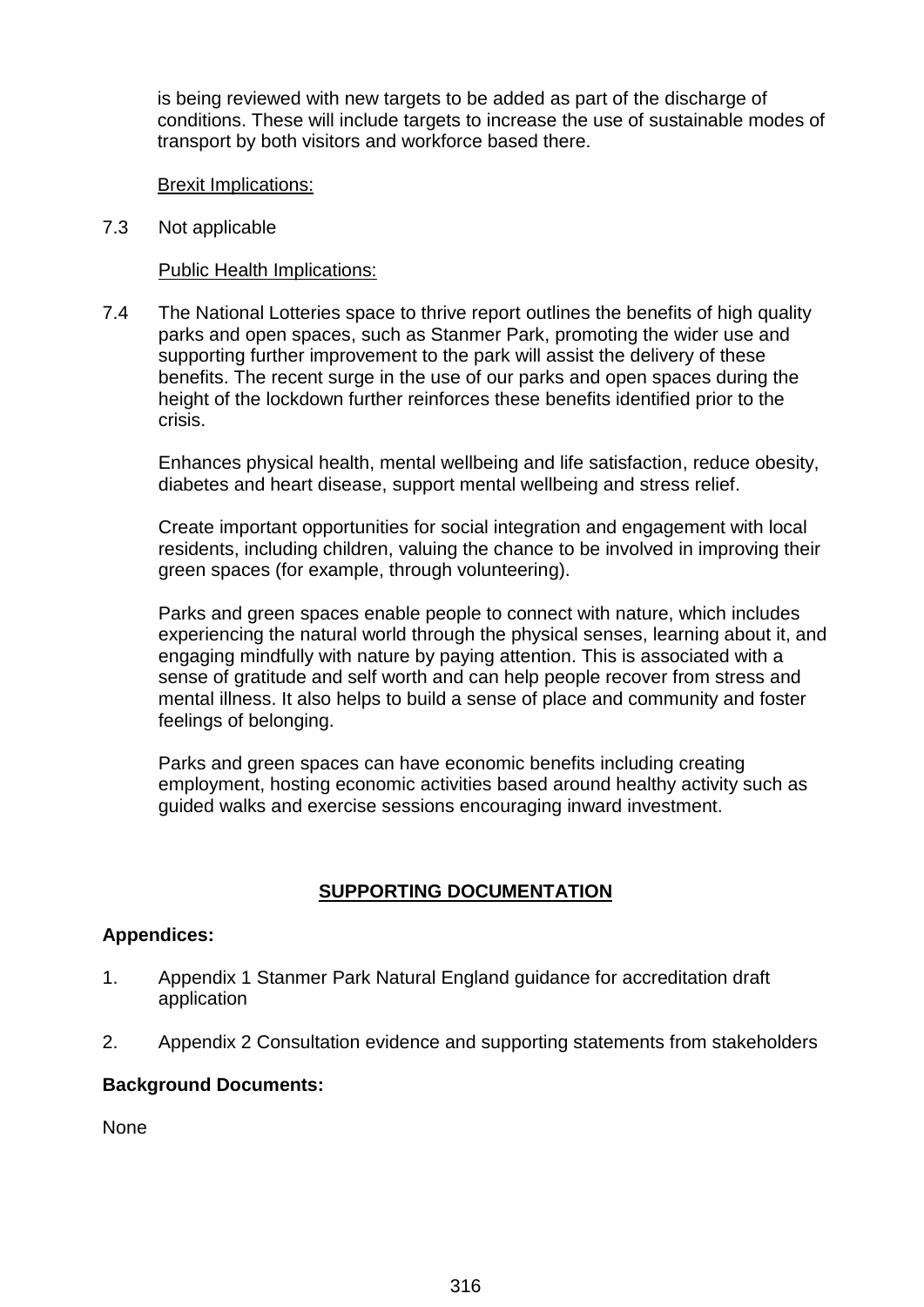|                                                     | <b>Ref</b>                    | <b>Essential Criteria</b>                                                                                                                                                                                                                                                                                                                                                                                | <b>Criteri</b><br>a Met?<br>(Yes/N<br>o) | <b>Location of Evidence</b> | <b>Format of</b><br><b>Evidence</b>                |
|-----------------------------------------------------|-------------------------------|----------------------------------------------------------------------------------------------------------------------------------------------------------------------------------------------------------------------------------------------------------------------------------------------------------------------------------------------------------------------------------------------------------|------------------------------------------|-----------------------------|----------------------------------------------------|
| Count of Criteria met (All Criteria must be<br>met) |                               | 15                                                                                                                                                                                                                                                                                                                                                                                                       |                                          |                             |                                                    |
| 1. Area                                             | <b>1A</b><br>$\mathbf{1}$     | At least 10 Hectares<br>(25 Acres) in Size                                                                                                                                                                                                                                                                                                                                                               | Yes                                      | Site Masterplan             | GIS<br>extracted<br>plan                           |
|                                                     | 1A<br>$\overline{2}$          | Must have identifiable<br>boundary                                                                                                                                                                                                                                                                                                                                                                       | Yes                                      | Site Masterplan             | <b>GIS</b><br>extracted<br>plan                    |
| 2.<br><b>Accessibility</b>                          | 2A<br>1                       | Readily accessible to<br>the population which it<br>is intended to serve                                                                                                                                                                                                                                                                                                                                 | Yes                                      | Site Masterplan             | GIS<br>extracted<br>plan                           |
|                                                     | 2A<br>$\overline{2}$          | Entry free of charge                                                                                                                                                                                                                                                                                                                                                                                     | Yes                                      | Site Masterplan             | GIS<br>extracted<br>plan                           |
|                                                     | 2A<br>$\overline{\mathbf{3}}$ | Site access plan in<br>place that has been<br>developed following an<br>access audit and<br>addresses the<br>requirements of the<br><b>DDA</b> (Disability<br>Discrimination Act) to<br>ensure indoor and<br>outdoor facilities<br>provided are inclusive<br>and accessible.<br>Evidence of<br>commitment to<br><b>Equality Standards (or</b><br>equivalent level of<br>delivery) related to the<br>site | Yes                                      | Enter page and para number  | Enter type<br>and title of<br>material             |
| 3. Character                                        | 3A<br>1                       | Must predominantly<br>consist of natural or<br>semi-natural<br>landscape, e.g.<br>woodland, grassland,<br>wetland, heathland,<br>parkland                                                                                                                                                                                                                                                                | Yes                                      | Site Masterplan             | GIS<br>extracted<br>plan                           |
|                                                     | 3A<br>$\overline{2}$          | Less than 5% total area<br>of buildings                                                                                                                                                                                                                                                                                                                                                                  | Yes                                      | Site Masterplan             | GIS<br>extracted<br>plan                           |
| 4. Facilities                                       | <b>4A</b><br>$\mathbf{1}$     | Easily followed paths,<br>bridleways and cycle<br>paths, e.g. waymarked<br>or with a leaflet                                                                                                                                                                                                                                                                                                             | Yes                                      | site interpretation plan    | Design<br>manual for<br>site<br>interpretati<br>on |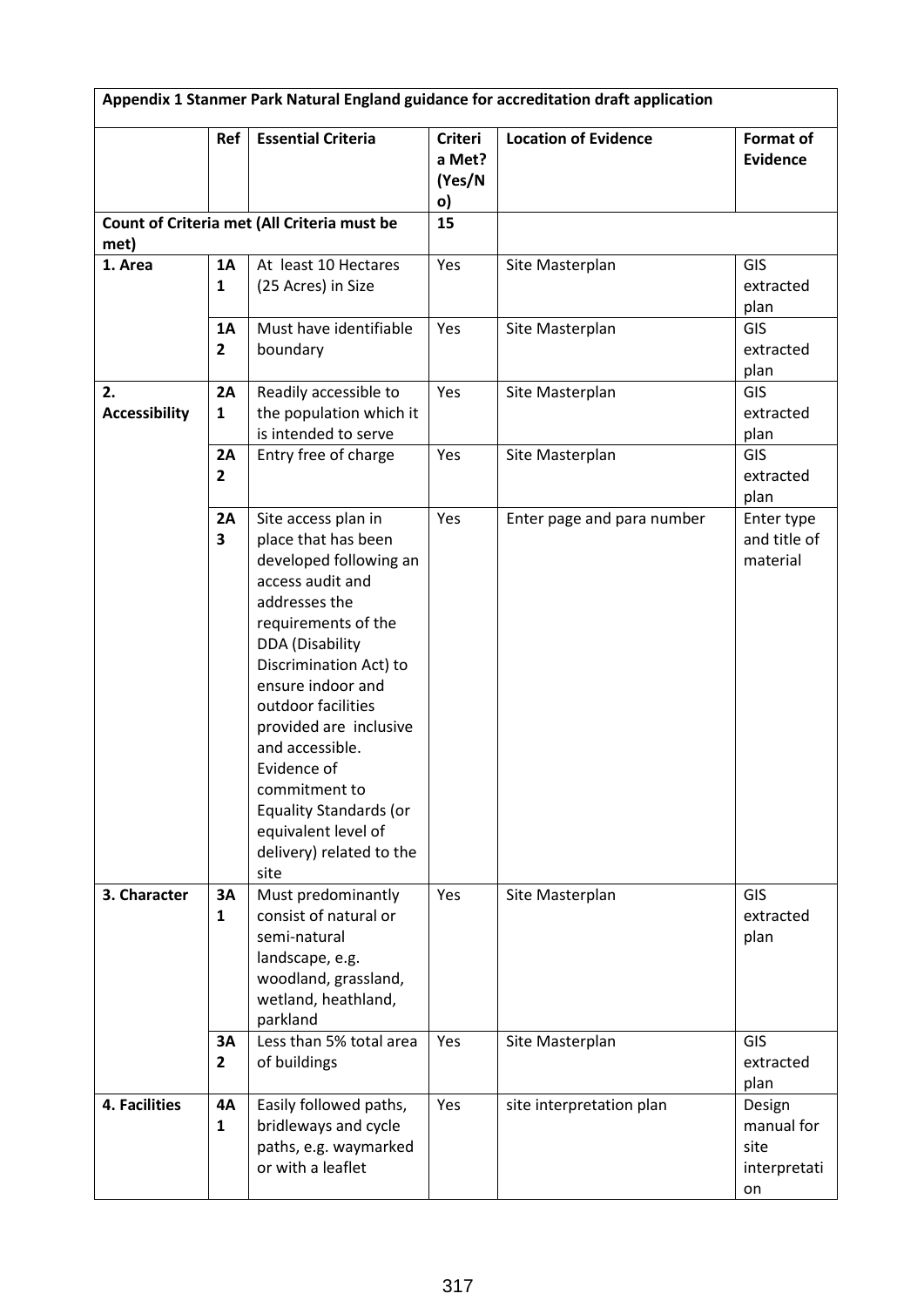|                    | <b>4A</b>      | Toilets on site or within | Yes       | Site Masterplan                     | GIS          |
|--------------------|----------------|---------------------------|-----------|-------------------------------------|--------------|
|                    | $\overline{2}$ | 2 minutes walking         |           |                                     | extracted    |
|                    |                | distance                  |           |                                     | plan         |
| 5. Links to        | <b>5A</b>      | Opportunities for the     | Yes       | Stanmer Friends Group, public       | <b>Draft</b> |
| local              | 1              | local community to        |           | consultation regarding              | constitution |
| communities        |                | have an influence over    |           | restoration project                 | pdf          |
| and                |                | the management and        |           | development                         | document     |
| neighbourho        |                | development of the        |           |                                     | and survey   |
| ods                |                | site                      |           |                                     | summary      |
| 6. Links to        | 6A             | None currently            | <b>No</b> | N/A                                 | N/A          |
| the wider          | $\mathbf{1}$   | essential (see Desirable  |           |                                     |              |
| countryside        |                | section)                  |           |                                     |              |
| 7.                 | <b>7A</b>      | Daily staff presence      | Yes       | Stanmer Management and              | Manageme     |
| <b>Management</b>  | 1              |                           |           | Maintenance plan staff<br>structure | nt guide pdf |
|                    | <b>7A</b>      | Up to date                | Yes       | Stanmer Management Plan             | Manageme     |
|                    | $\overline{2}$ | management plan           |           |                                     | not guide    |
|                    |                |                           |           |                                     | pdf          |
| 8. Activities      | <b>8A</b>      | Available for public or   | Yes       | Activity Plan, ONE Garden           | Activity     |
|                    | $\mathbf{1}$   | educational events        |           | <b>Brighton</b>                     | plan for     |
|                    |                |                           |           | https://www.onegardenbright         | restoration  |
|                    |                |                           |           | on.com Volunteer plus website       | project and  |
|                    |                |                           |           | www                                 | web access   |
|                    |                |                           |           |                                     | for          |
|                    |                |                           |           |                                     | bookings     |
|                    |                |                           |           |                                     | and          |
|                    |                |                           |           |                                     | activities   |
| 9.                 | <b>9A</b>      | Clear entrance signage    | Yes       | <b>Stanmer Interpretation Guide</b> | Design       |
| <b>Information</b> | $\mathbf{1}$   |                           |           | illustrations                       | manual for   |
| and                |                |                           |           |                                     | site         |
| interpretatio      |                |                           |           |                                     | interpretati |
| n                  |                |                           |           |                                     | on           |
|                    | <b>9A</b>      | Information about         | Yes       | <b>Stanmer Interpretation Guide</b> | Design       |
|                    | $\overline{2}$ | where visitors can go     |           | illustrations. Council website      | manual for   |
|                    |                | and what they can do      |           | https://www.brighton-               | site         |
|                    |                |                           |           | hove.gov.uk/content/leisure-        | interpretati |
|                    |                |                           |           | and-libraries/parks-and-green-      | on, website  |
|                    |                |                           |           | spaces/stanmer-park                 | for advice   |
|                    |                |                           |           |                                     | and          |
|                    |                |                           |           |                                     | direction    |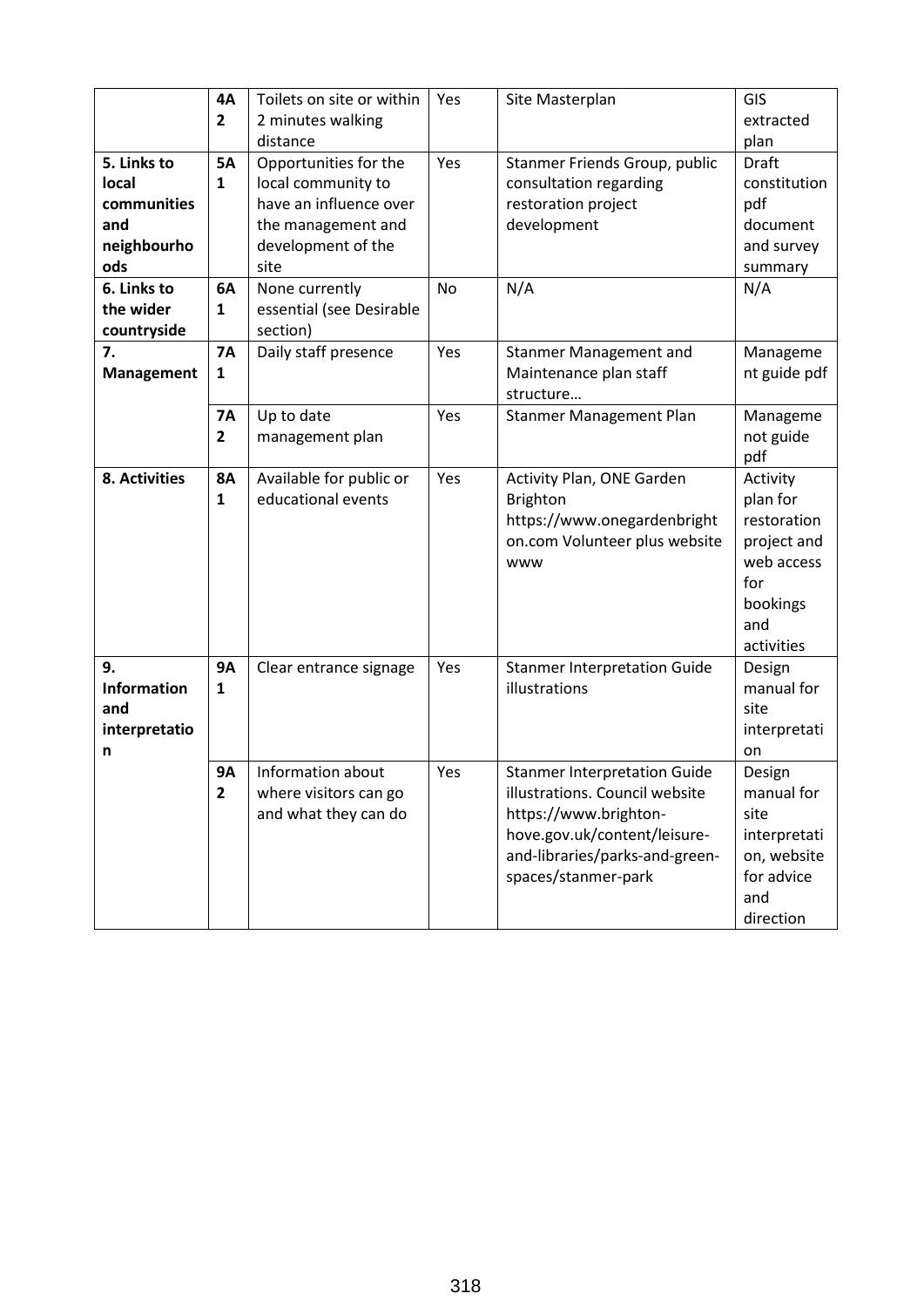| <b>Heading</b>                                | Ref                       | <b>Desirable Criteria</b>                                                                                                                                                                  | <b>Criteria</b><br>Met?<br>(Yes/No) | <b>Location of</b><br><b>Evidence</b>                                                   | <b>Format of</b><br><b>Evidence</b>    |
|-----------------------------------------------|---------------------------|--------------------------------------------------------------------------------------------------------------------------------------------------------------------------------------------|-------------------------------------|-----------------------------------------------------------------------------------------|----------------------------------------|
| <b>Count of Criteria met (Must exceed 10)</b> |                           |                                                                                                                                                                                            | 24                                  |                                                                                         |                                        |
| 1. Area                                       | 1B<br>$\mathbf{1}$        | None currently desirable (see<br>Essential section)                                                                                                                                        | <b>No</b>                           | N/A                                                                                     | N/A                                    |
| 2.<br><b>Accessibility</b>                    | 2B<br>$\mathbf{1}$        | Green transport policy or plan<br>for the site                                                                                                                                             | Yes                                 | Stanmer<br>sustainable travel<br>plan and brief for<br>revised version                  | <b>Travel Plan</b><br>documents<br>pdf |
|                                               | 2B<br>$\mathbf{2}$        | Additional facilities for less able<br>visitors e.g. easy going trails,<br>accessible seats and picnic<br>benches, relevant site<br>information in an accessible<br>format, play equipment | Yes                                 | Site masterplan<br>and interpretation<br>board                                          | <b>GIS extract</b>                     |
|                                               | 2B<br>3                   | Evidence of progress towards the<br>next level of equality standards<br>(or equivalent level of delivery)                                                                                  | Yes                                 | <b>BHCC</b> documents                                                                   | <b>Guide PDF</b>                       |
| 3. Character                                  | 3B<br>$\mathbf{1}$        | Management and promotion of<br>the site's biodiversity, geo-<br>diversity and historical<br>environment                                                                                    | Yes                                 | Stanmer<br>management and<br>Maintenance plan                                           | Manageme<br>nt<br>document<br>pdf      |
| 4. Facilities                                 | 4B<br>$\mathbf{1}$        | Outdoor recreation facilities e.g.<br>water sports, adventure sports                                                                                                                       | Yes                                 | Stanmer website,<br>cycle hire                                                          |                                        |
|                                               | 4B<br>$\mathbf{2}$        | Promoted self-guided health<br>promoting activities                                                                                                                                        | Yes                                 | Enter page and<br>para number                                                           |                                        |
|                                               | 4B<br>3                   | Visitor centre                                                                                                                                                                             | Yes                                 | Interpretation<br>points and<br>welcome point at<br>the in the walled<br>gardensee plan | Interpretati<br>on sign pdf            |
|                                               | 4B<br>4                   | Play facilities                                                                                                                                                                            | Yes                                 | Site Photographs<br>and plan                                                            |                                        |
|                                               | 4B<br>5                   | Catering provision                                                                                                                                                                         | Yes                                 | Site guide showing<br>tea rooms, One<br>Garden Kitchen<br>and kiosk                     |                                        |
|                                               | 4B<br>6                   | Cycle or horse trails                                                                                                                                                                      | Yes                                 | Permissive<br>bridleway plans                                                           |                                        |
|                                               | 4B<br>$\overline{7}$      | Art or sculpture                                                                                                                                                                           | Yes                                 | Being developed<br>as engagement in<br>the Activity plan                                |                                        |
| 5. Links to<br>local                          | <b>5B</b><br>1            | Outreach programme to engage<br>and involve local people                                                                                                                                   | Yes                                 | Activity plan<br>delivery                                                               |                                        |
| communities<br>and<br>neighbourhoo            | <b>5B</b><br>$\mathbf{2}$ | Active promotion to less<br>represented sectors of the<br>community                                                                                                                        | Yes                                 | <b>Activity Plan</b><br>delivery                                                        |                                        |
| ds                                            | <b>5B</b><br>3            | Outreach programme to engage<br>and involve local schools and                                                                                                                              | Yes                                 | Activity plan<br>delivery                                                               |                                        |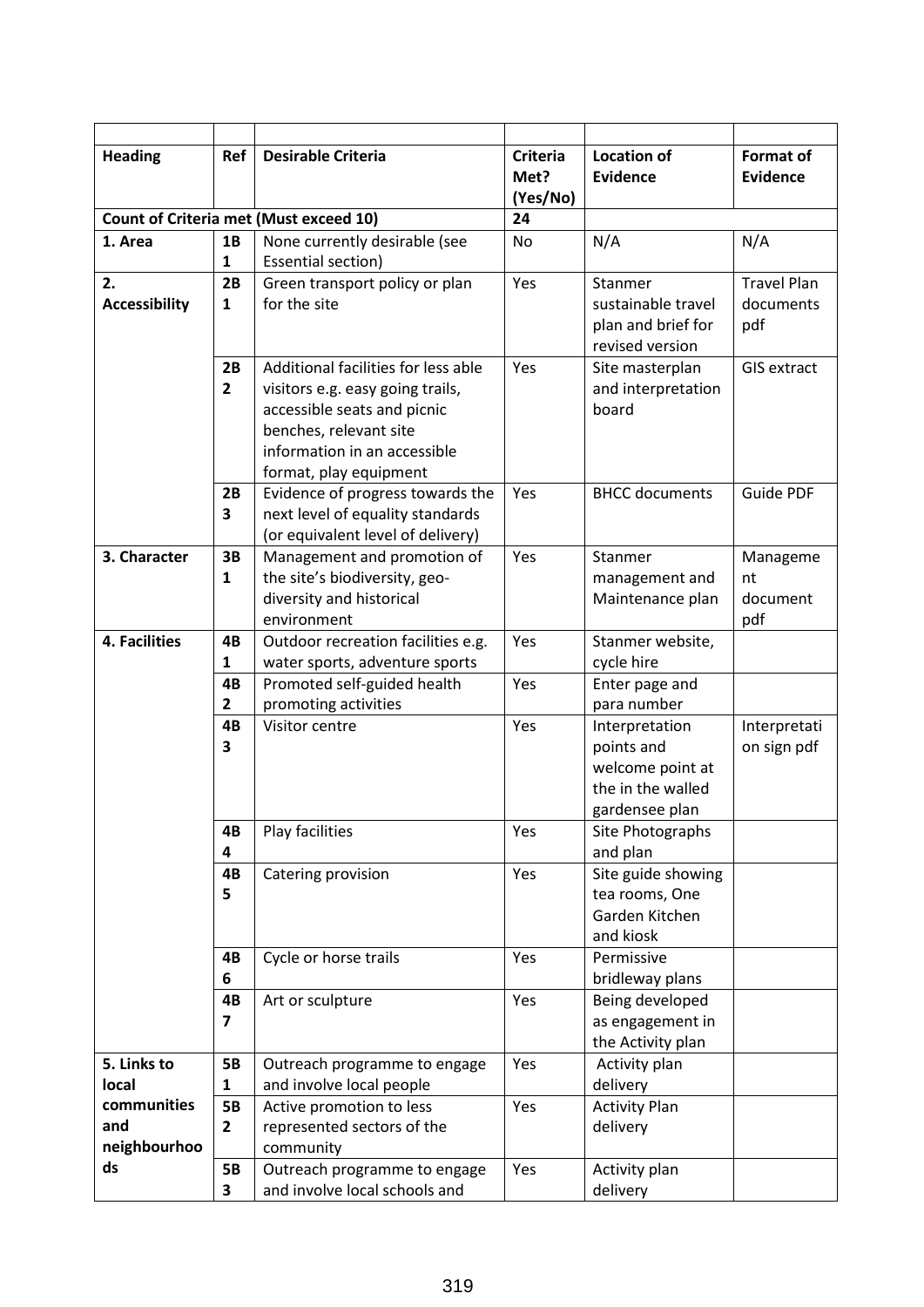|                                         |                             | lifelong learning delivery                                                                                                                                                                           |     |                                                                  |
|-----------------------------------------|-----------------------------|------------------------------------------------------------------------------------------------------------------------------------------------------------------------------------------------------|-----|------------------------------------------------------------------|
| 6. Links to the<br>wider<br>countryside | 6B<br>$\mathbf{1}$          | Links from the site to the rights<br>of way network, permissive<br>access routes or other adjoining<br>public open space or open access<br>areas. Connectivity between site<br>and where people live | Yes | Site interpretation<br>link to South<br>Downs                    |
| 7.<br>Management                        | <b>7B</b><br>1              | Permanent staff presence during<br>the daytime                                                                                                                                                       | Yes | Stanmer<br>Ranger/manager<br>grounds team                        |
|                                         | <b>7B</b><br>$\overline{2}$ | Opportunities for community<br>involvement in practical or<br>management tasks                                                                                                                       | Yes | <b>Activity Plan</b><br><b>Stanmer Organics</b><br>Plumpton etc. |
|                                         | <b>7B</b><br>3              | Annual Action Plan / Work Plan                                                                                                                                                                       | Yes | Management<br>maintenance/Activ<br>ity plan                      |
|                                         | <b>7B</b><br>4              | Achieved or working towards<br>Green Flag Award (GFA) status                                                                                                                                         | Yes | Condition of<br>restoration project                              |
| 8. Activities                           | <b>8B</b><br>1              | Programme of walks or events                                                                                                                                                                         | Yes | <b>Activity Plan</b>                                             |
|                                         | <b>8B</b><br>$\overline{2}$ | Programme of activities and<br>events that promote healthy<br>living and environmental<br>awareness                                                                                                  | Yes | <b>Activity Plan</b>                                             |
| 9. Information<br>and<br>interpretation | <b>9B</b><br>$\mathbf{1}$   | More detailed information and<br>interpretation about the site and<br>other issues                                                                                                                   | Yes | <b>Activity Plan</b>                                             |
|                                         | <b>9B</b><br>$\overline{2}$ | Brown and white tourist<br>directional signs                                                                                                                                                         | Yes | Photographs                                                      |
|                                         | <b>9B</b><br>3              | Shown on OS map                                                                                                                                                                                      | Yes | OS Map                                                           |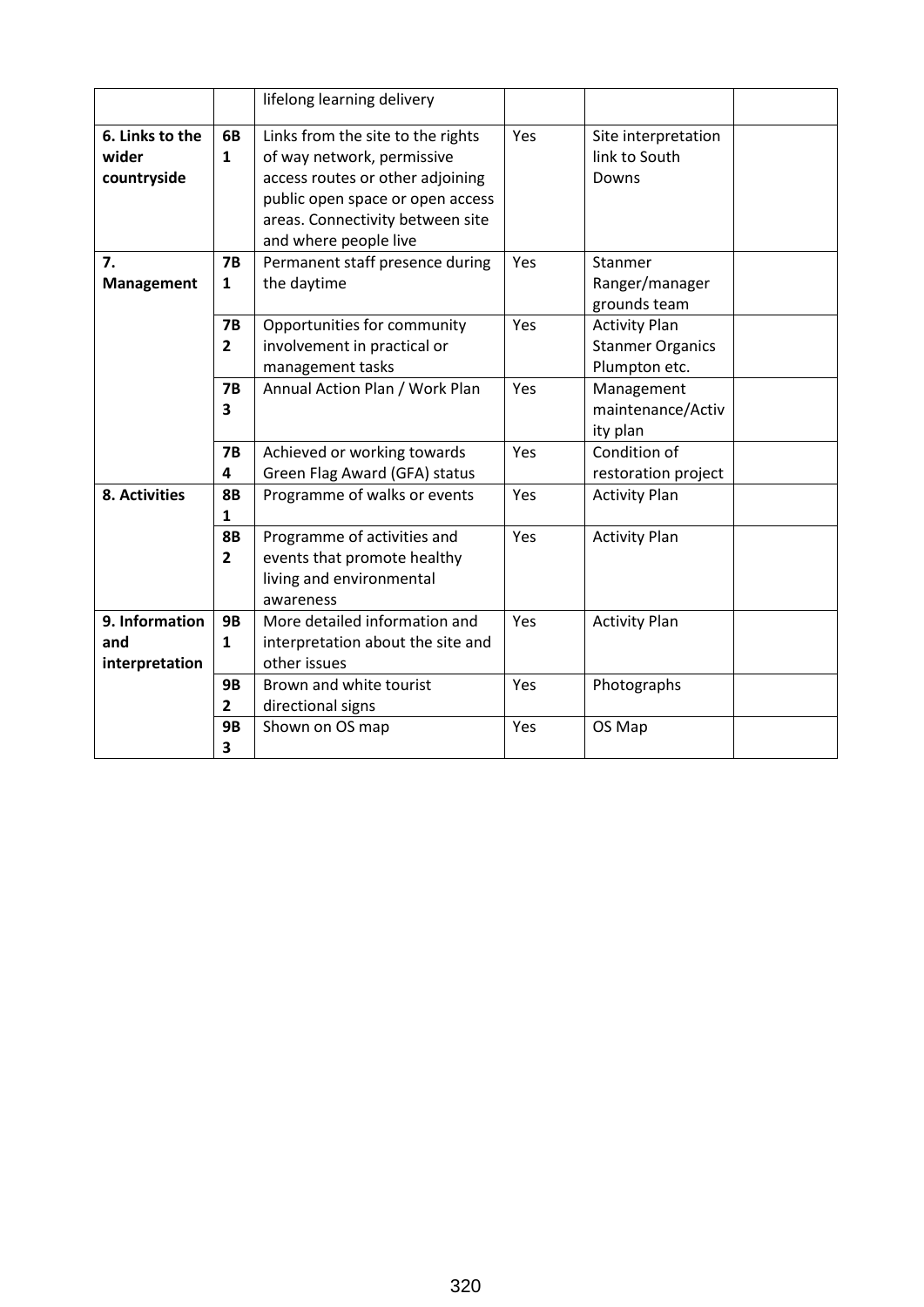Appendix 2 Consultation evidence and supporting statements from stakeholders

### **Plumpton College**

College Principal Jeremy Kerswell (draft response full response for final report)

Having designated country park status would only further raise the profile of Stanmer, so can only be a good thing. …, all those other stakeholders and particularly funders, would I'm sure also see this as being beneficial if it does contribute to greater numbers visiting the park and accessing the resources that they have funded.

### **The Living Coast Biosphere**

#### Sarah Dobson, Programme Manager

The Living Coast UNESCO World Biosphere Region would support Stanmer Park's designation as a Country Park. The designation will assist in communicating the stand out benefits of the Park as a semi natural landscape accessibly located on the outskirts of the urban area of Brighton & Hove and as a gateway to the wider South Downs National Park, and will support The Living Coast's objectives of: conservation of nature and culture; sustainable development; and learning, engagement and awareness. The Living Coast is the key environmental partnership for Brighton & Hove, with The Living Coast Board and Partnership representing over 40 local organisations including community groups, arts and cultural organisations, national bodies, private organisations, charities and the local authorities.

### **South Downs National Park Authority**

Andrew Lee Director of Countryside Policy & Management

On balance, we can certainly see the merits of applying for this status, provided that it is underpinned by the long-term public commitment of BHCC to Stanmer Park as an important natural asset and gateway to the National Park. As you know, our matched funding for the Parks for People project has been conditional on seeing better sustainable access, via the new green lane, and to raising awareness of the position of Stanmer Park as a gateway to the Downs - via use wherever possible of the National Park Shared Identity on the signage to be installed.

The identity toolkit was designed as a place brand for the National Park as a Protected Landscape, to be used by any third party not just our authority, and its prominent use by BHCC shows that you are custodians of an important part of the NP. I am therefore pleased that Paul has agreed with Ruth how the identity and a map of the NP can be incorporated. I would be concerned if any subsequent changes to the design of the signage, should Country Park status be granted by NE, resulted in a downgrading of the NP identity, and this would breach the conditions of our contribution to the HLF project.

Looking more broadly, there are huge opportunities to connect Stanmer Park with the Downs through the Whole Estate Plan, which brings Waterhall Golf Course and other key sites into play and could create nature recovery, carbon storage and enhanced public benefits on a very substantial scale.

Subject to the above we are very happy to lend our support to your bid,

**Stanmer Residents Association** (oral response is positive awaiting formal response)